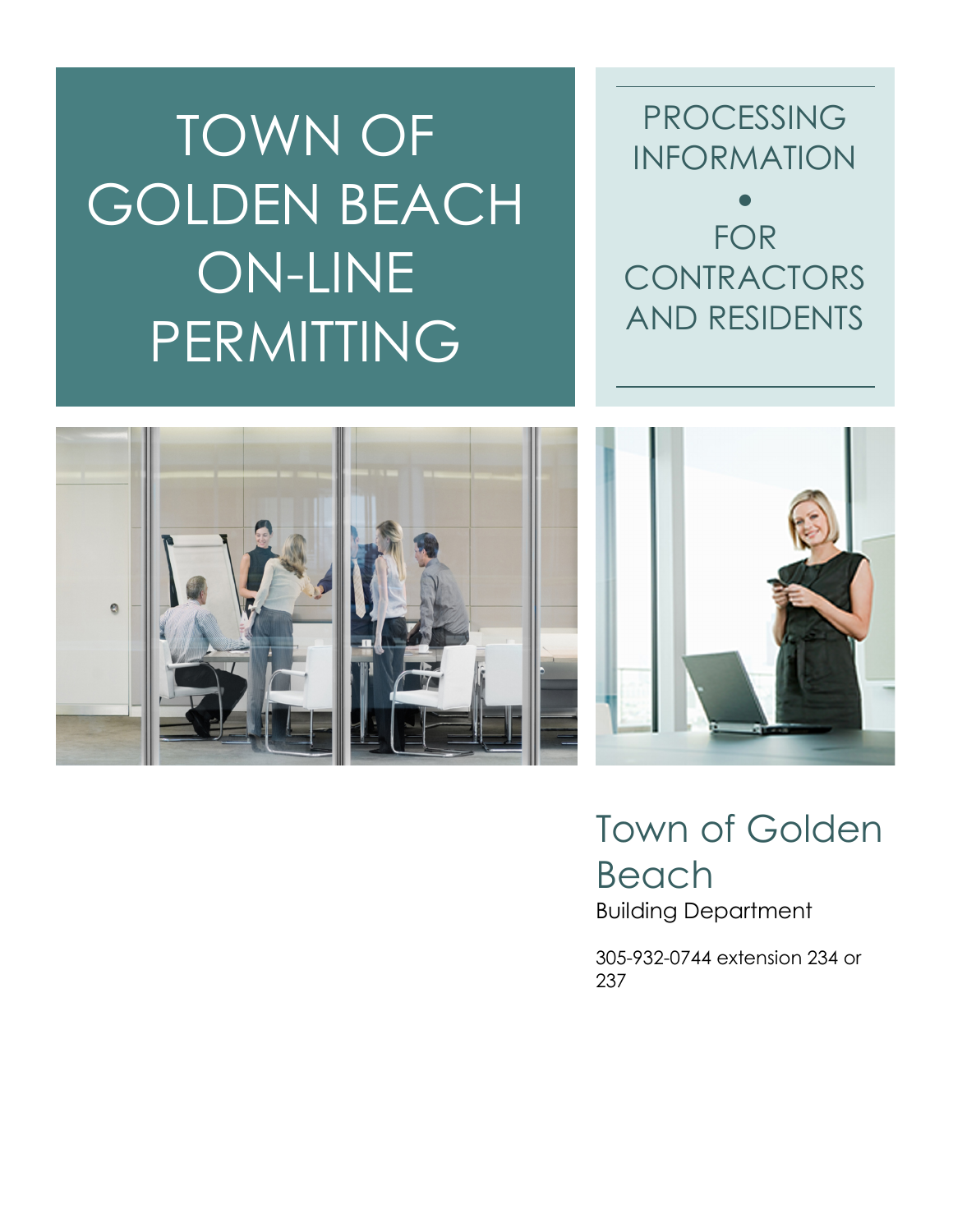The following are Instructions on how to apply for online permitting:

- 1. The Town's on-line permitting will be limited to certain permits. Permits that require large signed and sealed plans will not be permitted through the online permitting system and an appointment is needed for submittal to the department. Appointments can be made through the Town's website by accessing the Building Department Portal.
- 2. All Contractors must be registered with the Town, have a valid email account, PDF software, and have access to the Town's website in order to apply on-line.
- 3. To start the process you must first check with our department to see if you are registered and that your current contractor information/registration is up-to-date in the system.
- 4. If your Company is in a current status you can apply by accessing the Town's website at [www.goldenbeach.us,](http://www.goldenbeach.us/) you then access the Building Department section where you will find a button referred to as "on-line permitting applications - Apply Now".
- 5. Once you click on this access button a form will appear called "online permit application", which looks like this:

| Fill in your Company Name<br>Company Name*                                                                                         |
|------------------------------------------------------------------------------------------------------------------------------------|
|                                                                                                                                    |
| Qualifier Name *<br>Fill in the Qualifier's Name                                                                                   |
|                                                                                                                                    |
| Contractor Number (Last 4 Digits) * Fill in the last four digits found on the Contractor Registration<br>Form.                     |
|                                                                                                                                    |
| Phone *<br>A phone number must be supplied                                                                                         |
| Email $*$<br>A valid email account is required.                                                                                    |
| A drop down box is provided for all permits, building, electrical mechanical, etc. Select<br>Permit Type<br>your permit preference |
| <b>Building</b>                                                                                                                    |
| File Upload                                                                                                                        |
| <b>Select Files</b>                                                                                                                |
| These tenttens are need to noted recent constituted remain continuation and corribed protocol.                                     |

These buttons are used to upload your completed permit application and any backup that is required.

6. Once you complete the form and click the submit button you will receive a (no-reply) email stating that a representative of the department will verify your information.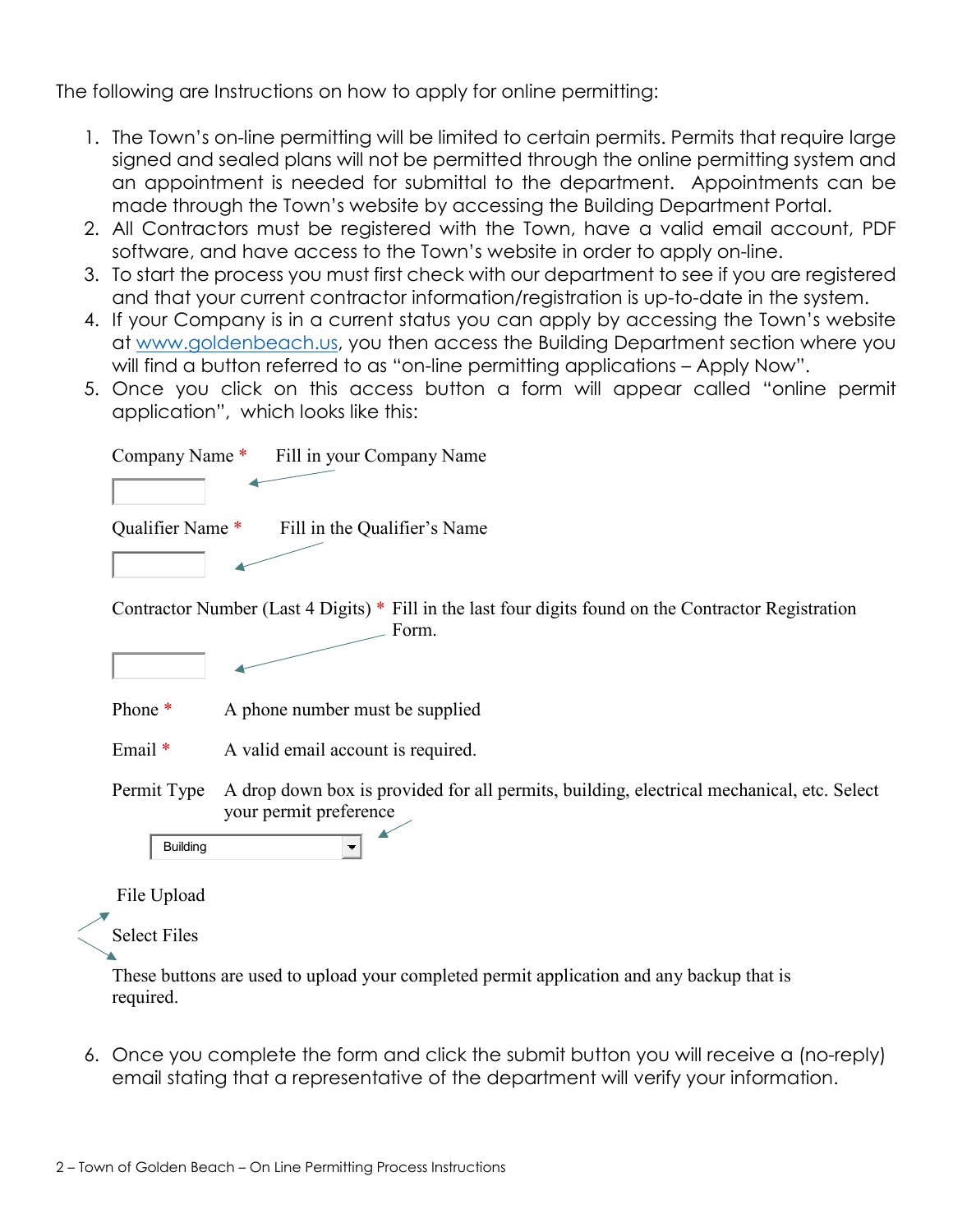- 7. Upon verification and input of your information an invoice for the initial process fee we be sent to you for payment to the email account on file. When you receive your invoice you can make payment by sending us a PDF of your issued check by responding to our email you received, or by sending a payment check in the mail to: Town of Golden Beach, 1 Golden Beach Drive, Golden Beach, FL. 33160, Attention: Building Department – Payment Enclosed.
- 8. Once your payment is received your application will be routed to the appropriate plans examiner for approval. Should your application not receive an approval you will be sent comments to the email account on file for resubmittal of the corrected information required.
- 9. Upon approval of your application, a staff member will calculate the fees due the Town and email you the invoice for payment, and notify you that your application has been approved, your options for payment remain the same as stipulated in paragraph 7 above.
- 10.Once your payment is received and posted you will receive an email with your approved permit and backup documents, if applicable.
- 11.You will then be permitted to move forward with your construction schedule and call in for inspections.
- 12. Below is a schedule of permissible permits, plan and the backup requirements, if any, all permits submitted require a permit application and a copy of the signed contract between the Owner and Contractor:

| Bathroom Remodel             | Requires an elevation plan outlining plumbing, electrical and<br>mechanical locations. Plan format to be sized at 11" x 17" and<br>survey |
|------------------------------|-------------------------------------------------------------------------------------------------------------------------------------------|
| Kitchen Remodel              | Requires an elevation plan outlining plumbing, electrical and<br>mechanical locations. Plan format to be sized at 11" x 17" and<br>survey |
| <b>Temp Const</b><br>Fencing | Copy of survey outlining placement of fencing.                                                                                            |
| <b>Front Door</b>            | Elevation Plan showing wind pressures (11" x 17") and a copy<br>of the Notice of Acceptance.                                              |
| Garage Door                  | Elevation Plan showing wind pressures (11" x 17") and a copy<br>of the Notice of Acceptance.                                              |
| Fencing                      | Survey showing placement and type of fence<br>Wind Load calculations, custom fencing require engineering<br>calculations.                 |
| Gates                        | Survey showing placement and type of Gate(s)<br>Wind Load calculations, custom gates require engineering<br>calculations                  |
| Flooring                     | Type of Flooring and square footage to be installed                                                                                       |
| Gutters                      | Plan outline (11" x 17") for placement location                                                                                           |
| <b>Storm Shutters</b>        | Plan outline (11" x 17") for placement location and applicable<br>Notice of Acceptance.                                                   |
| <b>Temp Const Trailer</b>    | Survey outlining placement and setbacks, include<br>documentation on securing trailer and any hookups required.                           |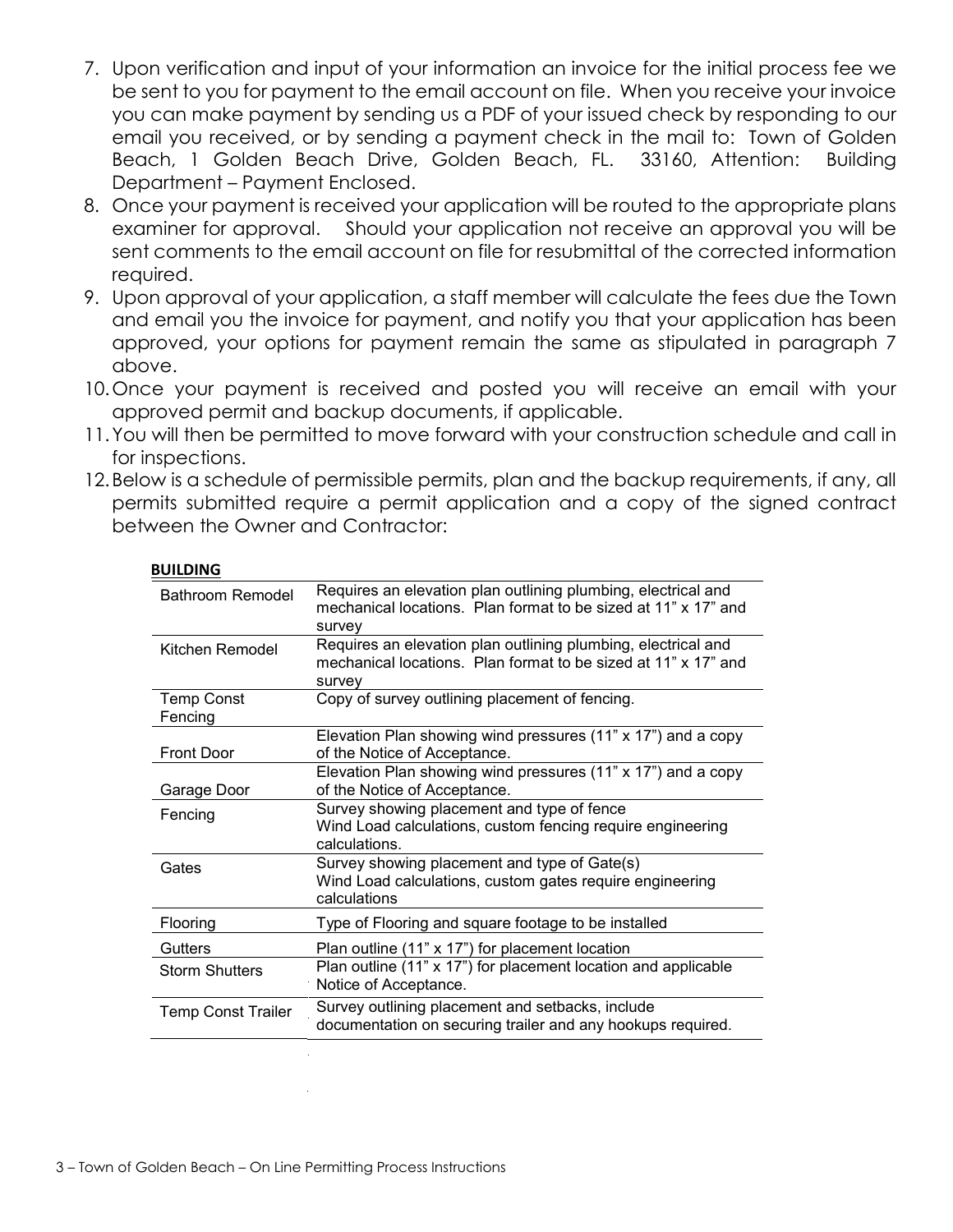## **ELECTRICAL**

| Subcontractor<br><b>Submittals to Master</b><br>Permit | Includes Kitchen and Bathroom Remodels, Gates, Home<br>Remodels, New Construction, (electrical, plumbing and<br>mechanical only) based on a Master permit and applicable<br>signed/sealed approved plans on file |
|--------------------------------------------------------|------------------------------------------------------------------------------------------------------------------------------------------------------------------------------------------------------------------|
| Service<br>change/repairs                              | 11" x 17" plan showing existing panel and line connection<br>location. Signed by Master Electrician                                                                                                              |
| <b>Boat Dock Pedestal</b><br>or Lift                   | A copy of the Pedestal Brochure, along with a survey marking<br>the connection from the dock to the panel for the Pedestal or<br>Lift. Signed by Master Electrician                                              |
| Pool                                                   | Must have a master plan on file with approved Elect                                                                                                                                                              |
| Temporary<br>Construction<br><b>Electrical Pole</b>    | 11" x 17" plan showing temporary pole and connections to main<br>electric - Signed by Master Electrician                                                                                                         |
| Temp for Test                                          | Completion of Temporary for Test form                                                                                                                                                                            |
| Electric Car<br><b>Charging Station</b>                | 11" x 17" plan with a one line diagram showing connection to<br>electric. Signed by Master Electrician                                                                                                           |

## **MECHANICAL**

| Subcontractor<br>Submittal to Master<br>Permit | Includes Kitchen and Bathroom Remodels, Home Remodels,<br>New Construction, (electrical, plumbing and mechanical only),<br>based on a Master permit and applicable signed/sealed<br>approved plans on file |
|------------------------------------------------|------------------------------------------------------------------------------------------------------------------------------------------------------------------------------------------------------------|
| Pool Heater                                    | For Electrical Pool Heaters – If Master Plan on file                                                                                                                                                       |
|                                                | Electrical permit for change out and statement of elevation of                                                                                                                                             |
| A/C Change Out                                 | unit.                                                                                                                                                                                                      |

## **PLUMBING**

| Subcontractor<br><b>Submittals to Master</b><br>Permit | Includes Kitchen and Bathroom Remodels, Gates, Home<br>Remodels, New Construction, (electrical, plumbing, mechanical<br>only). based on a Master permit and applicable signed/sealed<br>approved plans on file |
|--------------------------------------------------------|----------------------------------------------------------------------------------------------------------------------------------------------------------------------------------------------------------------|
| Discharge Well                                         | Master Pool Plan on file showing location of Well                                                                                                                                                              |
| <b>Water Meters</b>                                    | 11" x 17" plan elevation showing location of meters, also<br>requires a Public Works permit with same info.                                                                                                    |
| <b>Backflow preventer</b>                              | Permit application only.                                                                                                                                                                                       |
| <b>Hot Water Heaters</b>                               | Permit application only                                                                                                                                                                                        |
| Pool Plumbing                                          | Master pool plan on file showing plumbing                                                                                                                                                                      |
| <b>Portable Toilet</b>                                 | Permit application only.                                                                                                                                                                                       |

## **PUBLIC WORKS**

| Gravel entry | New const, additions, large remodels, Demolitions. A copy of<br>the survey outlining the areas where gravel placement will |
|--------------|----------------------------------------------------------------------------------------------------------------------------|
|              | occur                                                                                                                      |